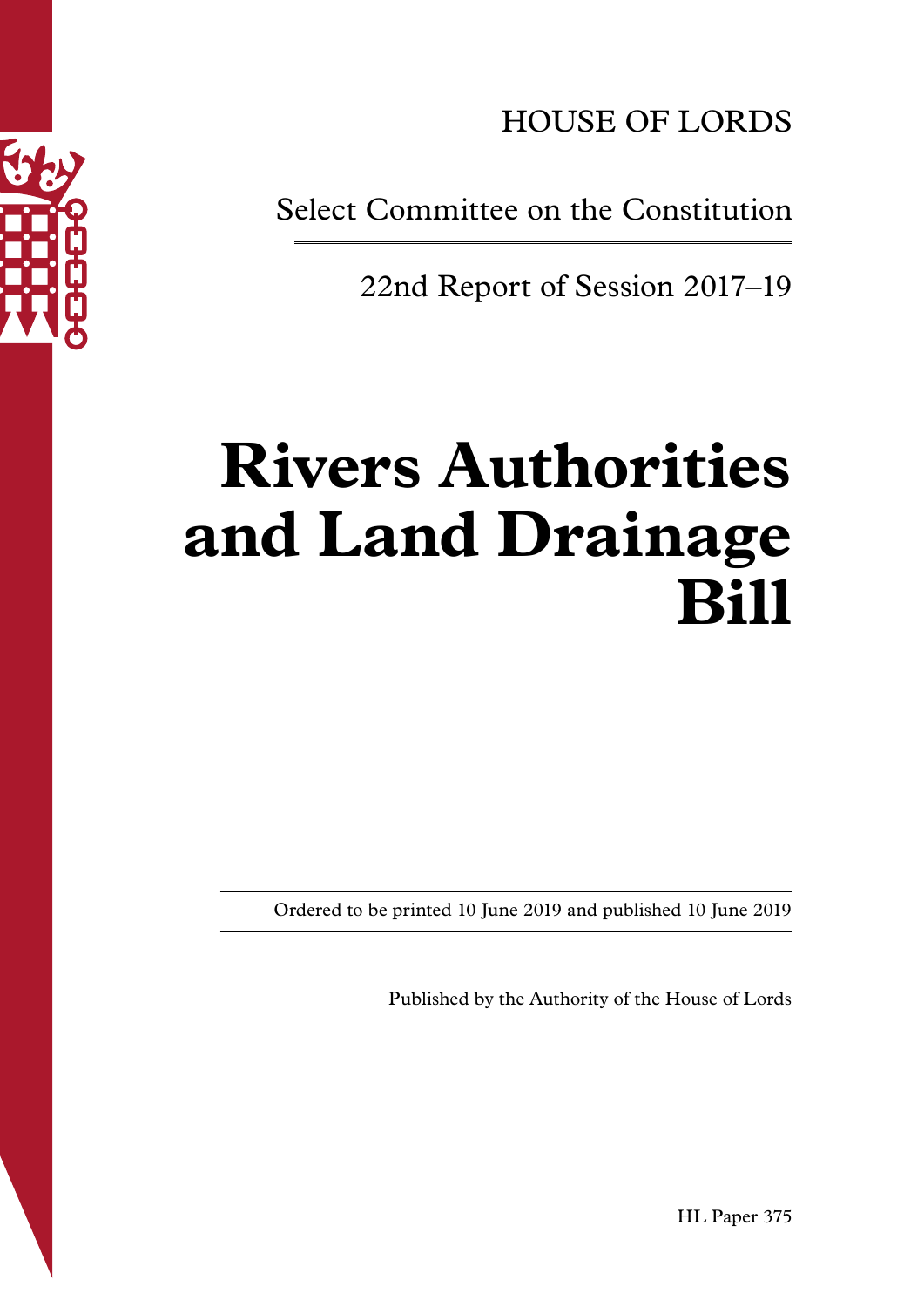## *Select Committee on the Constitution*

The Constitution Committee is appointed by the House of Lords in each session "to examine the constitutional implications of all public bills coming before the House; and to keep under review the operation of the constitution."

#### *Membership*

The Members of the Constitution Committee are:

| Lord Beith              | Lord Hunt of Wirral | Lord Norton of Louth                                                 |
|-------------------------|---------------------|----------------------------------------------------------------------|
| <b>Baroness Corston</b> | Lord Judge          | Lord Pannick                                                         |
| <b>Baroness Drake</b>   |                     | Lord MacGregor of Pulham Market Baroness Taylor of Bolton (Chairman) |
| Lord Dunlop             | Lord Morgan         | Lord Wallace of Tankerness                                           |

## *Declarations of interests*

A full list of Members' interests can be found in the Register of Lords' Interests: http://www.parliament.uk/mps-lords-and-offices/standards-and-interests/register-of-lordsinterests

#### *Publications*

All publications of the committee are available at: http://www.parliament.uk/hlconstitution

#### *Parliament Live*

Live coverage of debates and public sessions of the committee's meetings are available at: http://www.parliamentlive.tv

#### *Further information*

Further information about the House of Lords and its committees, including guidance to witnesses, details of current inquiries and forthcoming meetings is available at: http://www.parliament.uk/business/lords

#### *Committee staff*

The current staff of the committee are Matt Korris (Clerk), Matt Byatt (Policy Analyst), Alasdair Johnston (Committee Assistant). Professor Stephen Tierney and Professor Mark Elliott are the legal advisers to the Committee.

#### *Contact details*

All correspondence should be addressed to the Constitution Committee, Committee Office, House of Lords, London SW1A 0PW. Telephone 020 7219 5960. Email constitution@ parliament.uk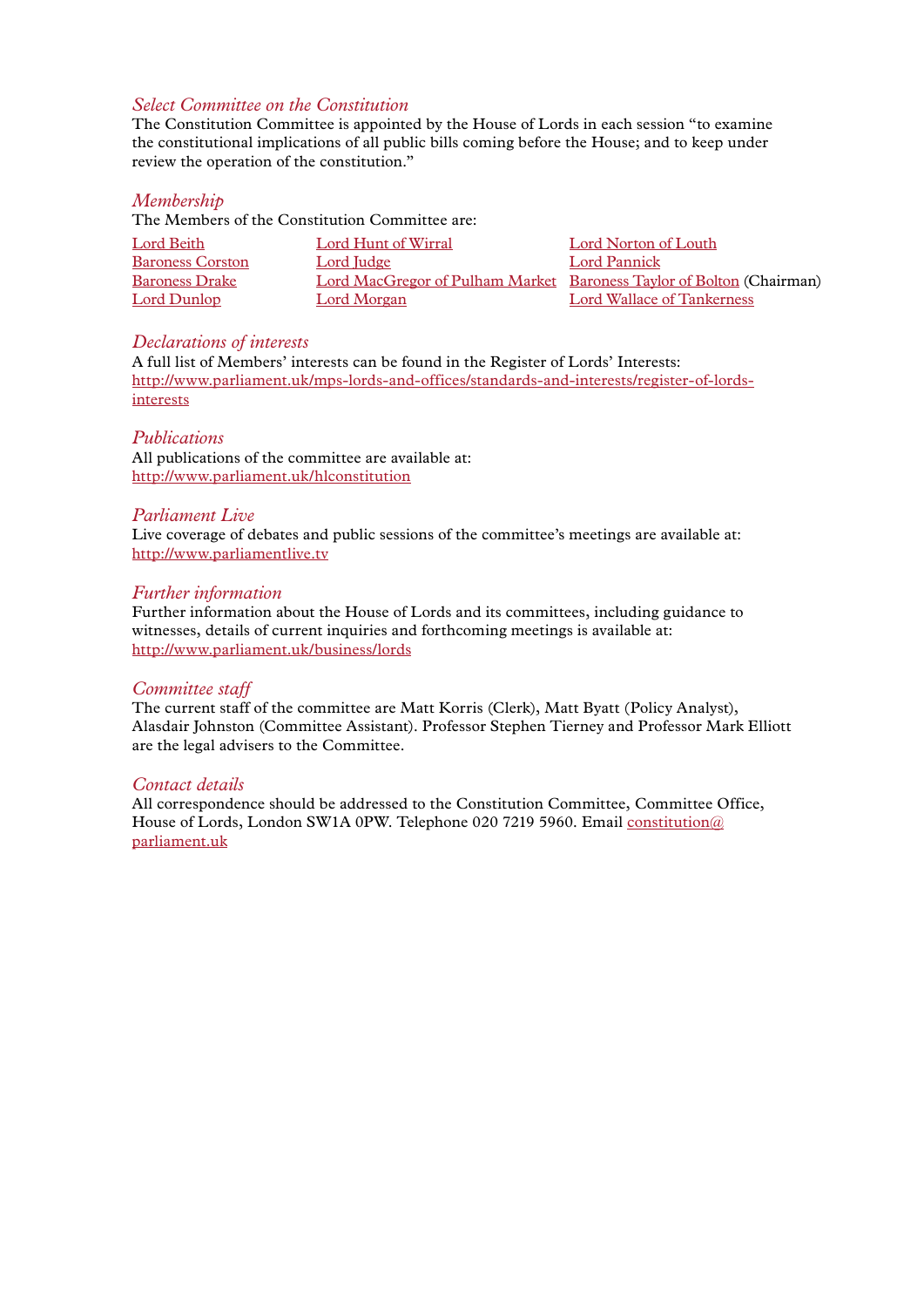# **Rivers Authorities and Land Drainage Bill**

# **Introduction**

- 1. The Rivers Authorities and Land Drainage Bill ("the Bill") is a private member's bill introduced in the House of Commons on 5 March 2018 by David Warburton, the MP for Somerton and Frome. It was passed on 15 March 2019, brought to the Lords on 18 March, and received its second reading on 16 May.
- 2. The Bill provides the Secretary of State with power to establish new public bodies known as "rivers authorities" and addresses an obstacle to raising the expenses of internal drainage boards under the Land Drainage Act 1991.
- 3. The Delegated Powers and Regulatory Reform Committee (DPRRC) reported on a number of issues in the Bill.<sup>1</sup> These included concerns about the breadth of the delegated powers in the Bill; the powers to establish public bodies with capacity to raise money and the limited democratic oversight to which they would be subject; the use of delegated powers to avoid a hybrid bill; and the lack of a parliamentary scrutiny mechanism for a "national framework" for rivers authorities. We unreservedly agree with the DPRRC's criticisms of the Bill and the matters of constitutional concern it raised. We do not repeat them here. Instead, we confine ourselves to the particular, recurring issue of the creation of public bodies by delegated powers.

# **Creation of public bodies**

- 4. Clause 1 of the Bill, supplemented by schedule 1, amends the Flood and Water Management Act 2010 to give the Secretary of State power to establish new "rivers authorities", by regulations, to manage flood risk in certain areas. The Bill provides for the main functions of such a rivers authority and provides for a range of powers, including those of entering into contracts and acquiring and disposing of property. Regulations may provide for the composition of a rivers authority and the remuneration of its members, as well as the proceedings of any rivers authority or its committees.
- 5. In our report *The Delegation of Powers* we concluded that the creation of public bodies using delegated powers was "constitutionally unacceptable".2 Rivers authorities will be significant bodies with the power to require the raising and spending of council tax monies. The Bill provides that rivers authorities will be "major precepting authorities",<sup>3</sup> like county councils, for the purposes of their statutory functions. Such an authority will therefore be able to issue precepts requiring a council tax raising authority to collect the money from council tax payers for flood risk management work. The Bill does not provide for independent scrutiny of precepts issued by rivers authorities, as is the case with similar powers exercised by Police and Crime

<sup>1</sup> Delegated Powers and Regulatory Reform Committee, *[Rivers Authorities and Land Drainage Bill](https://publications.parliament.uk/pa/ld201719/ldselect/lddelreg/370/37003.htm)* (54th Report, Session 2017–19, HL Paper 370)

<sup>2</sup> Constitution Committee, *[The Legislative Process: The Delegation of Powers](https://publications.parliament.uk/pa/ld201719/ldselect/ldconst/225/22502.htm)* (16th Report, Session 2017– 19, HL Paper 225), para 50

<sup>3</sup> Under the Local Government Finance Act 1992 as amended by schedule 2, para 12 to the Bill.